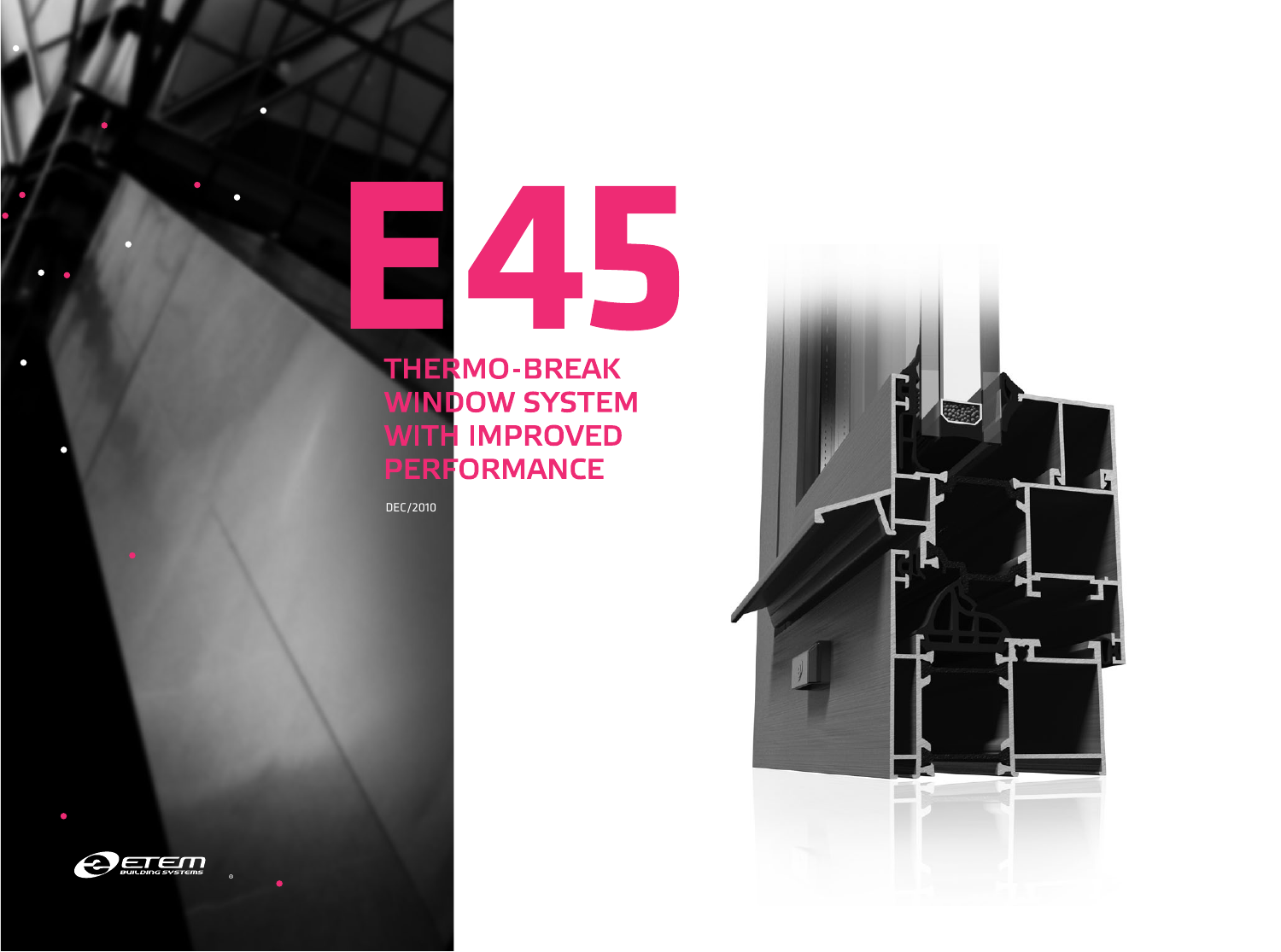### **ELEGANT STRAIGHT OR CURVED LINE 60 MM SYSTEM WIDTH IN CASE OF STRAIGHT LINE TYPE AND 67.5 MM WIDTH IN CURVED TYPE**

- Optimized for the highest structural stability whilst using a lower amount of aluminium content
- Profile reinforcement at load bearing points I.
- Opening elements opening at vertical axis, tilt and turn, opening at top  $\mathcal{L}^{\text{max}}$ or bottom horizontal axes, folding doors, parallel sliding
- Reliable pivot mechanism

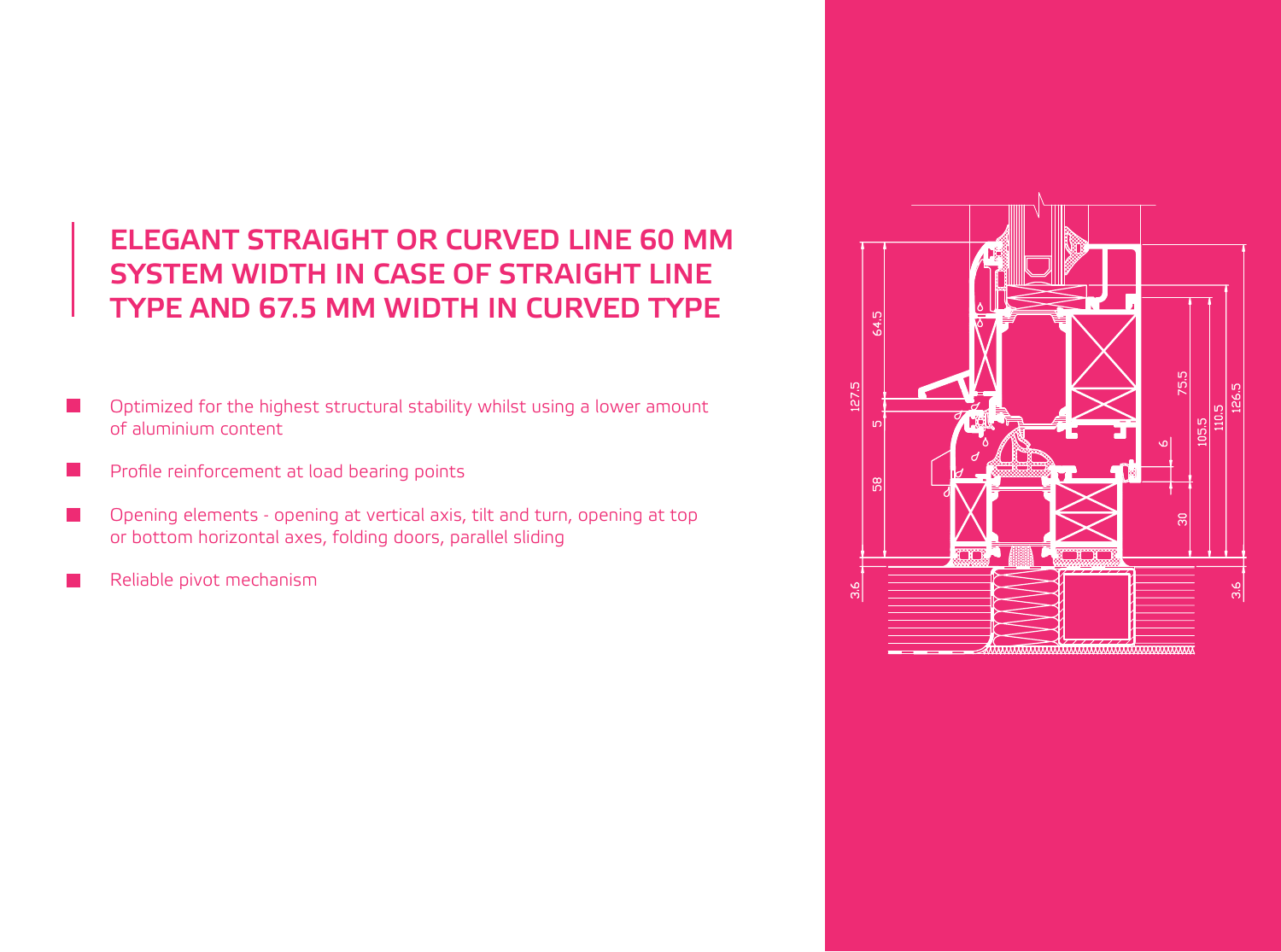- Window sashes for PVC hardware which enable: multiple locks, n. hinges adjustment and fast installation
- Carefully designed system components and EPDM gaskets for n. superior thermal insulation, drainage andair impermeability
- Complementary profiles enabling a wide range of configurations ш
- Multiple variations of door finishing at floor level **Tara**
- Double glazing from 18 mm up to 49 mm. **Tale**





### **NEW ELEGANT SERIES WITH CONCEALED SASH**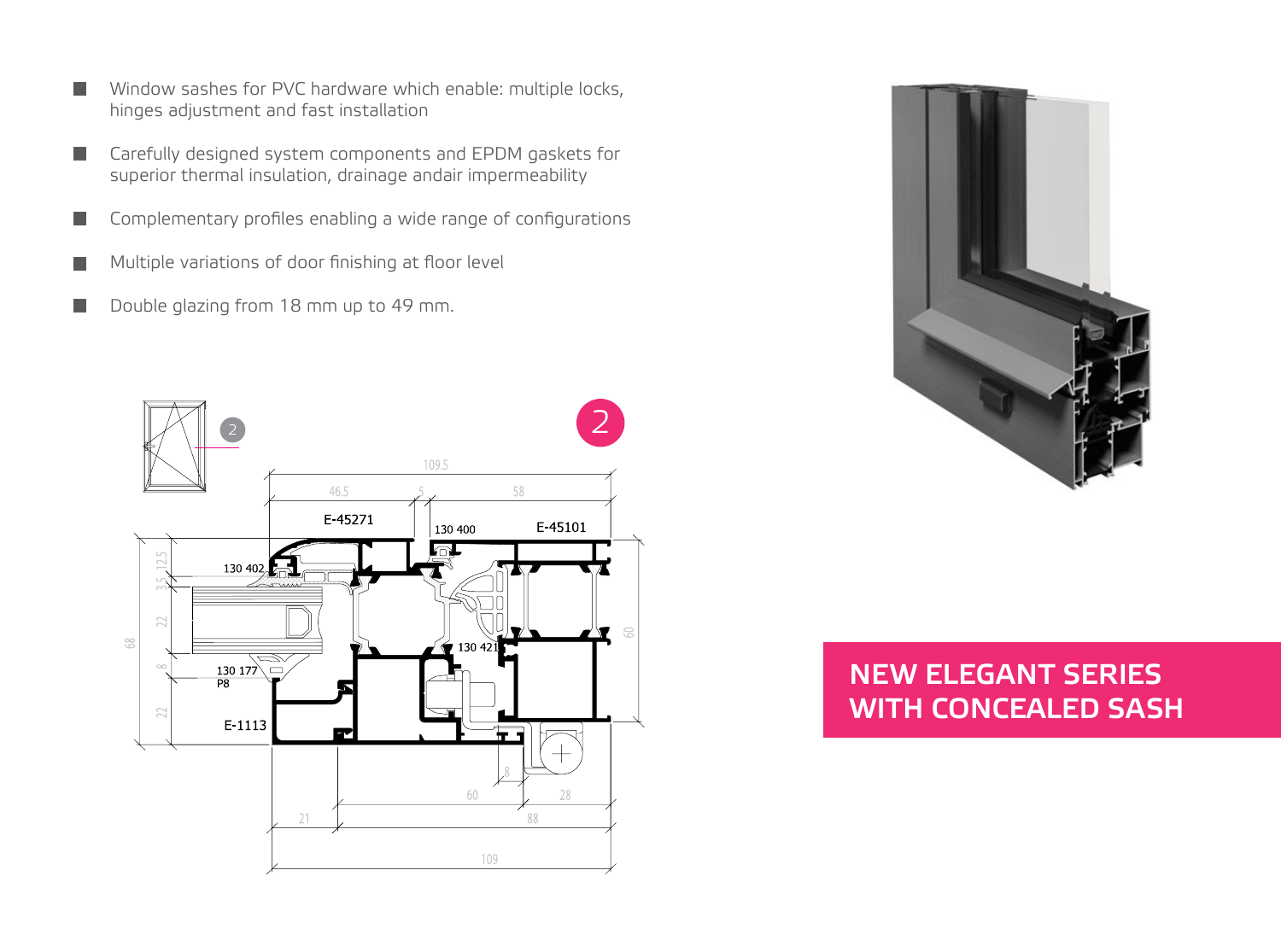

Mechanism for smoke proof doors compliant with safety regulations

## **CERTIFICATES**

Certificate of thermal transmittance by ift Rosenheim institute, Uf=2,1 W/m².K

ш

ш

ш

- Certificate of thermal transmittance by **Tale** ift Rosenheim institute, Uf=1,9 W/m².K for chambers between polyamide bands filled with thermal insulation
	- Option to order profiles with additional thermal insulation for a particular project
	- Certificate for air permeability class 4
		- for water tightness class \_ 1950
		- resistance to wind load
		- class C 5, by EKANAL
- $\blacksquare$  Test for sound insulation 25 mm glazing /4+17+4 mm/, Rw = 36 dB
- Test for sound insulation 28 mm glazing /6+18+4 mm/, Rw = 38 dB
- $\blacksquare$  Test for sound insulation 49 mm glazing  $/8 + 4/ + 27 + /4 + 4/$ , Rw = 42 dB